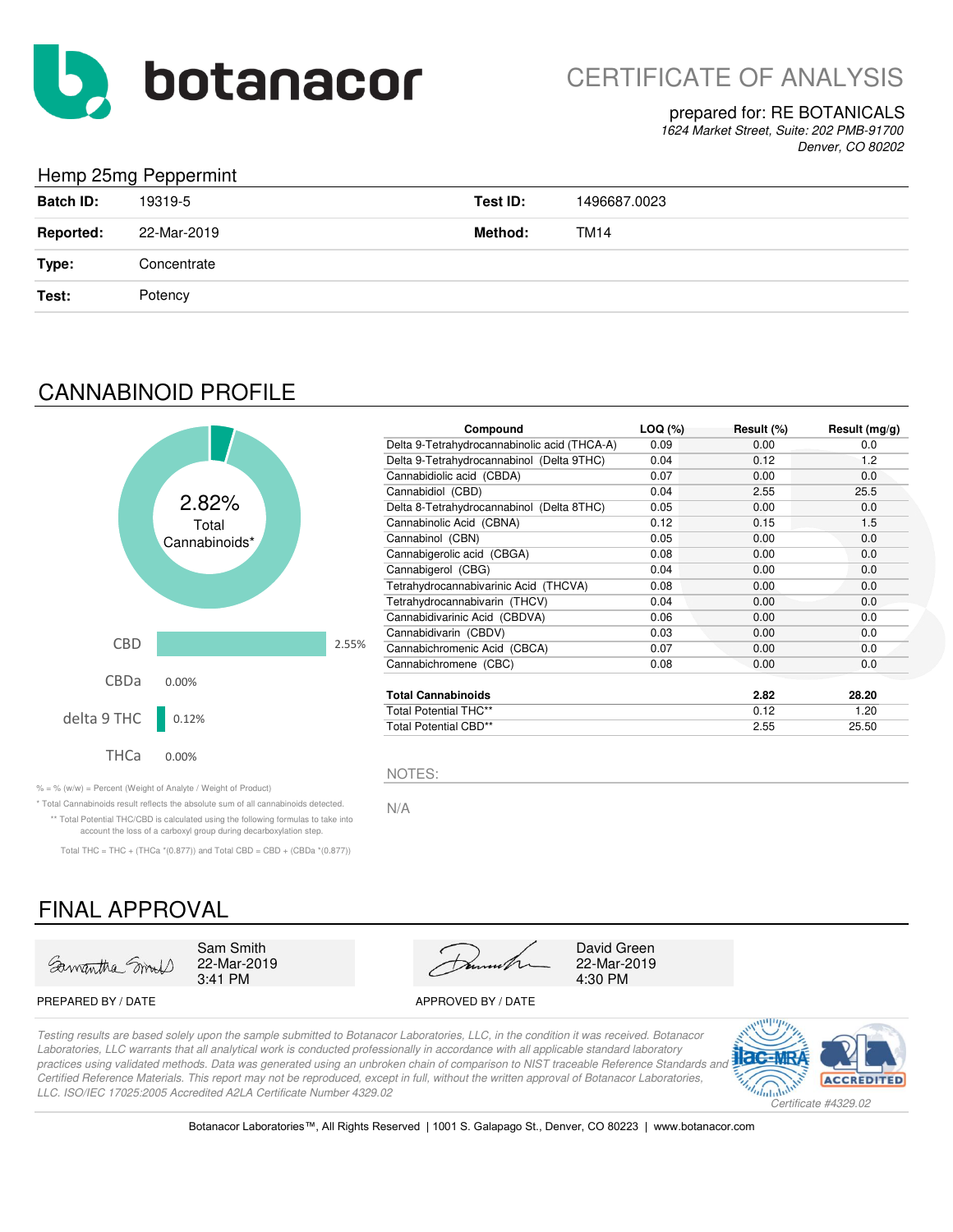

## prepared for: RE BOTANICALS

*1624 Market Street, Suite: 202 PMB-91700 Denver, CO 80202*

## Hemp 25mg Peppermint

| <b>Batch ID:</b> | 19319-5     |
|------------------|-------------|
| <b>Reported:</b> | 24-Mar-2019 |
| Type:            | Concentrate |
| Test:            | Micro       |

# MICROBIAL CONTAMINANTS

| Test                         | <b>Result</b> | Unit  |
|------------------------------|---------------|-------|
| <b>Total Aerobic Count</b>   | None Detected | CFU/g |
| <b>Total Coliforms</b>       | None Detected | CFU/g |
| <b>Total Yeast and Molds</b> | None Detected | CFU/g |
| E. coli                      | None Detected | CFU/g |
| <b>Salmonella</b>            | None Detected | CFU/g |

*\* CFU/g = Colony Forming Unit per Gram*

*\*\* Total Yeast and Molds values are recorded in scientific notation, a common microbial practice of expressing numbers that are too large to be conveniently written in decimal form.*

*Examples: 10^2 = 100 CFU 10^5 = 100,000 CFU 10^3 = 1,000 CFU 10^4 = 10,000 CFU*

### NOTES:

Free from visual mold, mildew, and foreign matter.

## FINAL APPROVAL

Vicente Contreras Mike Branvold<br>24-Mar-2019 24-Mar-2019 24-Mar-2019 24-Mar-2019 24-Mar-2019 6:20 PM  $\sqrt{2}$  7:37 PM

PREPARED BY / DATE APPROVED BY / DATE

*Testing results are based solely upon the sample submitted to Botanacor Laboratories, LLC, in the condition it was received. Botanacor Laboratories, LLC warrants that all*  analytical work is conducted professionally in accordance with all applicable standard laboratory practices using validated methods. Data was generated using an unbroken *chain of comparison to NIST traceable Reference Standards and Certified Reference Materials. This report may not be reproduced, except in full, without the written approval of Botanacor Laboratories, LLC.*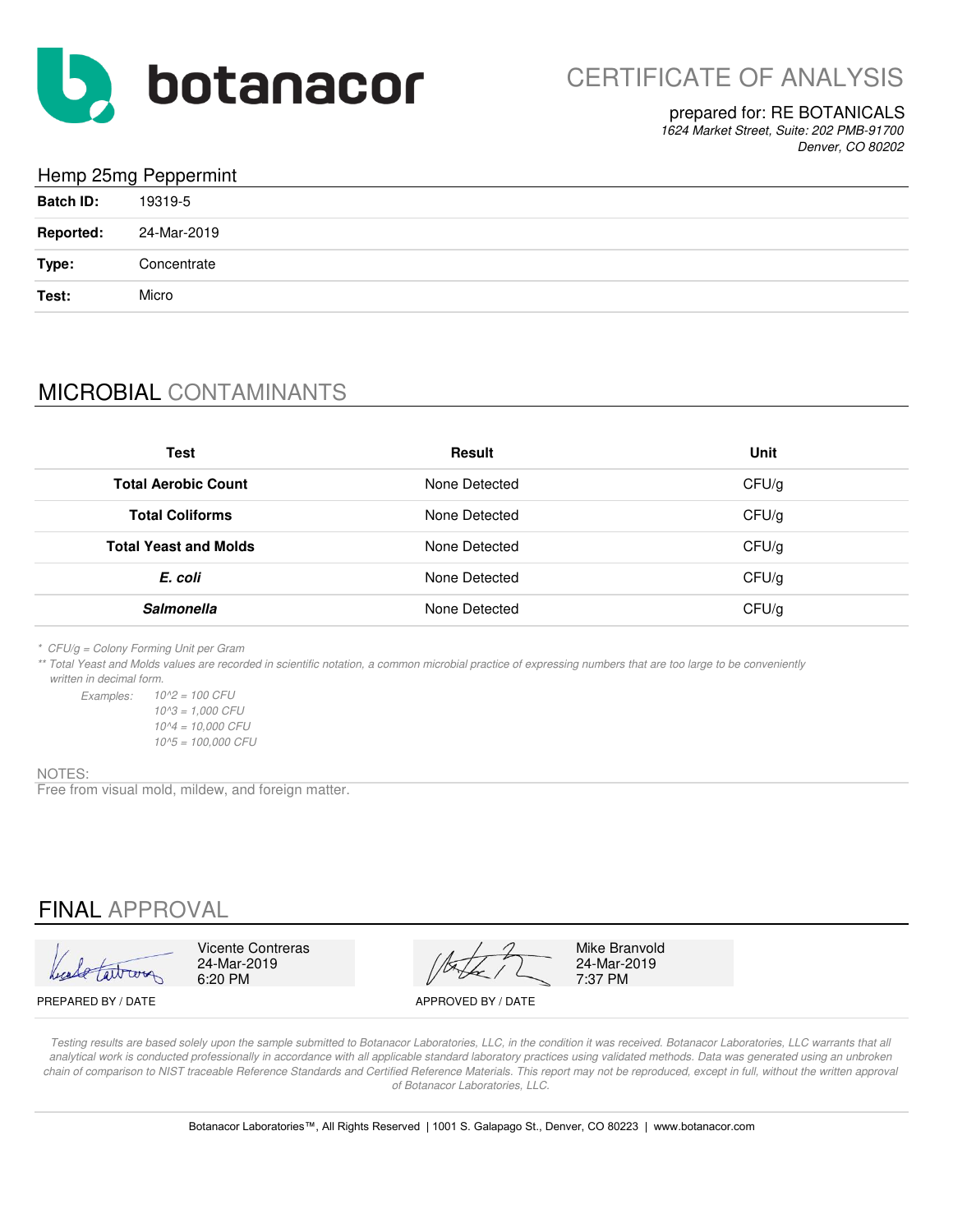

## prepared for: RE BOTANICALS

*1624 Market Street, Suite: 202 PMB-91700 Denver, CO 80202*

## Hemp 25mg Peppermint

|                  | $\sim$ $\sim$ $\sim$     |          |             |
|------------------|--------------------------|----------|-------------|
| <b>Batch ID:</b> | 19319-5                  | Test ID: | 4265928.023 |
| <b>Reported:</b> | 20-Mar-2019              | Method:  | TM04        |
| Type:            | Concentrate              |          |             |
| Test:            | <b>Residual Solvents</b> |          |             |
|                  |                          |          |             |

# RESIDUAL SOLVENTS

| <b>Solvent</b>                          | Reportable Range (ppm) | Result (ppm) |
|-----------------------------------------|------------------------|--------------|
| Propane                                 | $100 - 2000$           | $\pmb{0}$    |
| <b>Butanes</b><br>(Isobutane, n-Butane) | $100 - 2000$           | $\pmb{0}$    |
| Pentane                                 | $100 - 2000$           | 0            |
| Ethanol                                 | $100 - 2000$           | $\pmb{0}$    |
| Acetone                                 | $100 - 2000$           | $\pmb{0}$    |
| <b>Isopropyl Alcohol</b>                | $100 - 2000$           | 0            |
| Hexane                                  | $6 - 120$              | $\pmb{0}$    |
| <b>Benzene</b>                          | $0.2 - 4$              | 0.0          |
| <b>Heptanes</b>                         | $100 - 2000$           | $\pmb{0}$    |
| Toluene                                 | $18 - 360$             | $\pmb{0}$    |
| Xylenes<br>(m,p,o-Xylenes)              | 43 - 860               | $\pmb{0}$    |

NOTES:

Free from visual mold, mildew, and foreign matter.

# FINAL APPROVAL

Sawantha Smoll

Sam Smith 20-Mar-2019 4:55 PM

20-Mar-2019 5:14 PM Mike Branvold

PREPARED BY / DATE APPROVED BY / DATE

*Testing results are based solely upon the sample submitted to Botanacor Laboratories, LLC, in the condition it was received. Botanacor Laboratories, LLC warrants that all analytical work is conducted professionally in accordance with all applicable standard laboratory practices using validated methods. Data was generated using an unbroken chain of comparison to NIST traceable Reference Standards and Certified Reference Materials. This report may not be reproduced, except in full, without the written approval of Botanacor Laboratories, LLC. ISO/IEC 17025:2005 Accredited A2LA Certificate Number 4329.02*



Botanacor Laboratories™, All Rights Reserved | 1001 S. Galapago St., Denver, CO 80223 | www.botanacor.com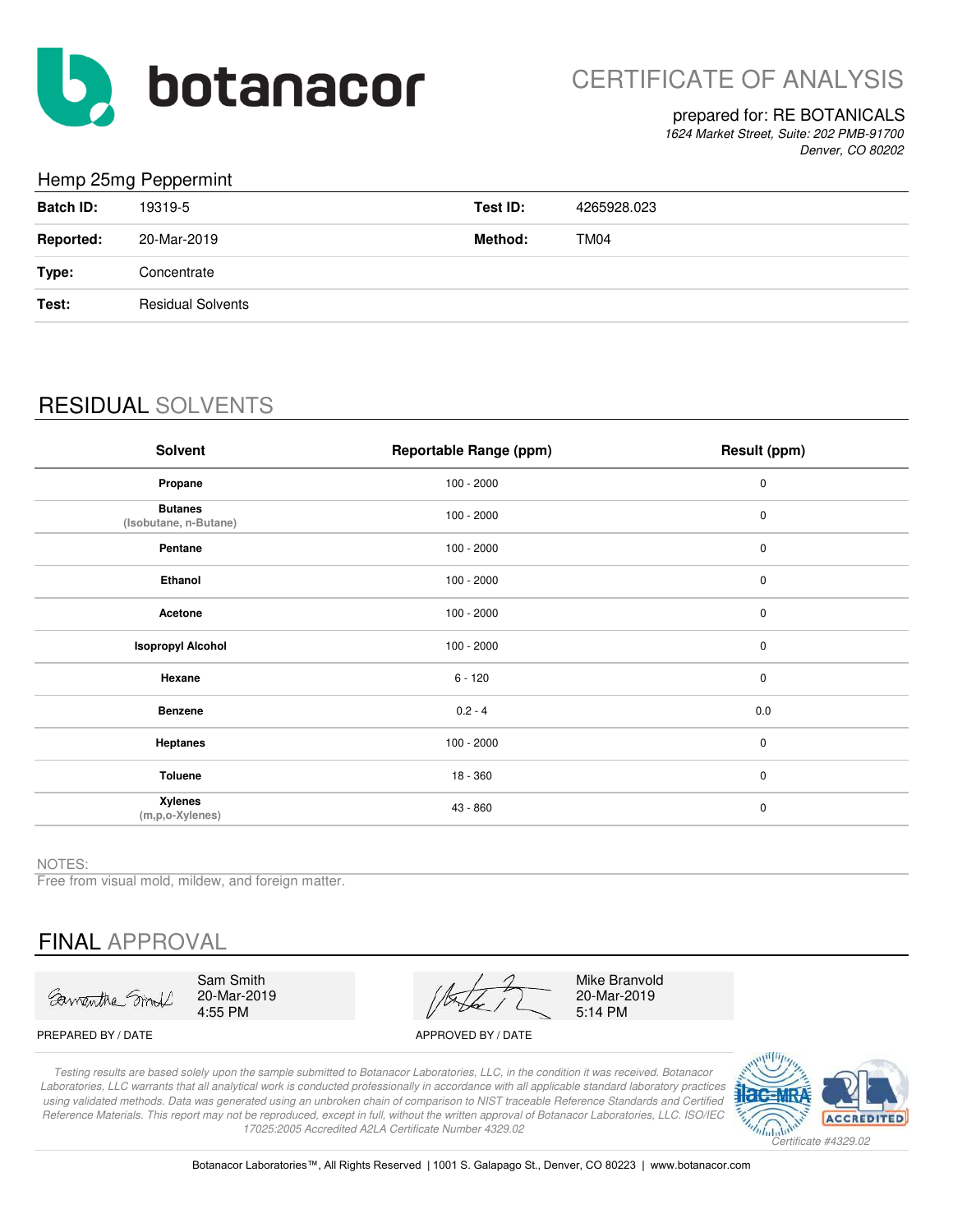

# RE BOTANICALS, INC.

| <b>Sample Name:</b>              | <b>HEMP 25 PEPPERMINT TINCTURE</b>                       | <b>Eurofins Sample:</b>  | 8378837                       |
|----------------------------------|----------------------------------------------------------|--------------------------|-------------------------------|
| <b>Project ID</b>                | RE_BOTANIC-20190423-0004                                 | <b>Receipt Date</b>      | 23-Apr-2019                   |
| <b>PO Number</b>                 | <b>CVD</b>                                               | <b>Receipt Condition</b> | Ambient temperature           |
| <b>Lot Number</b>                | 19319-5                                                  | <b>Login Date</b>        | 23-Apr-2019                   |
| <b>Sample Serving Size</b>       |                                                          | <b>Date Started</b>      | 23-Apr-2019                   |
| <b>Analysis</b>                  |                                                          |                          | <b>Result</b>                 |
| <b>Metals Analysis by ICP-MS</b> |                                                          |                          |                               |
| Arsenic                          |                                                          |                          | <0.0787 ppm                   |
| Cadmium                          |                                                          |                          | <0.0197 ppm                   |
| Lead                             |                                                          |                          | 0.0275 ppm                    |
| Mercury                          |                                                          |                          | <0.00984 ppm                  |
|                                  | Multi-Residue Analysis for hemp products - 60+ compounds |                          |                               |
|                                  | Matrix Type - To Determine Limit of Quantification (LOQ) |                          | <b>High-Fat Food Matrices</b> |
| Abamectin                        |                                                          |                          | <0.05 mg/kg                   |
| Aldicarb                         |                                                          |                          | $<$ 0.05 mg/kg                |
| Aldicarb sulfone (Aldoxycarb)    |                                                          |                          | <0.05 mg/kg                   |
| Aldicarb sulfoxide               |                                                          |                          | <0.05 mg/kg                   |
| Azoxystrobin                     |                                                          |                          | <0.05 mg/kg                   |
| Bifenazate                       |                                                          |                          | <0.05 mg/kg                   |
| Bifenthrin                       |                                                          |                          | <0.05 mg/kg                   |
| Carbaryl                         |                                                          |                          | <0.05 mg/kg                   |
| Carbofuran                       |                                                          |                          | <0.05 mg/kg                   |
| Carbofuran-3-hydroxy-            |                                                          |                          | <0.05 mg/kg                   |
| Chlorantraniliprole              |                                                          |                          | <0.05 mg/kg                   |
| Chlordane, cis-                  |                                                          |                          | <0.05 mg/kg                   |
| Chlordane, trans-                |                                                          |                          | <0.05 mg/kg                   |
| Chlorfenapyr                     |                                                          |                          | <0.05 mg/kg                   |
| Chlorpyrifos                     |                                                          |                          | <0.05 mg/kg                   |
| Coumaphos                        |                                                          |                          | <0.05 mg/kg                   |
| Cyfluthrin                       |                                                          |                          | <0.05 mg/kg                   |
| Cypermethrin                     |                                                          |                          | <0.05 mg/kg                   |
|                                  | Cyproconazole (2 diastereoisomers)                       |                          | <0.05 mg/kg                   |
| Cyprodinil                       |                                                          |                          | <0.05 mg/kg                   |
| Dichlorvos                       |                                                          |                          | <0.05 mg/kg                   |
| Diclobutrazol                    |                                                          |                          | <0.05 mg/kg                   |
| Dipropetryn                      |                                                          |                          | <0.05 mg/kg                   |
| Disulfoton                       |                                                          |                          | <0.05 mg/kg                   |

Printed: 29-May-2019 10:11 am Page 1 of 4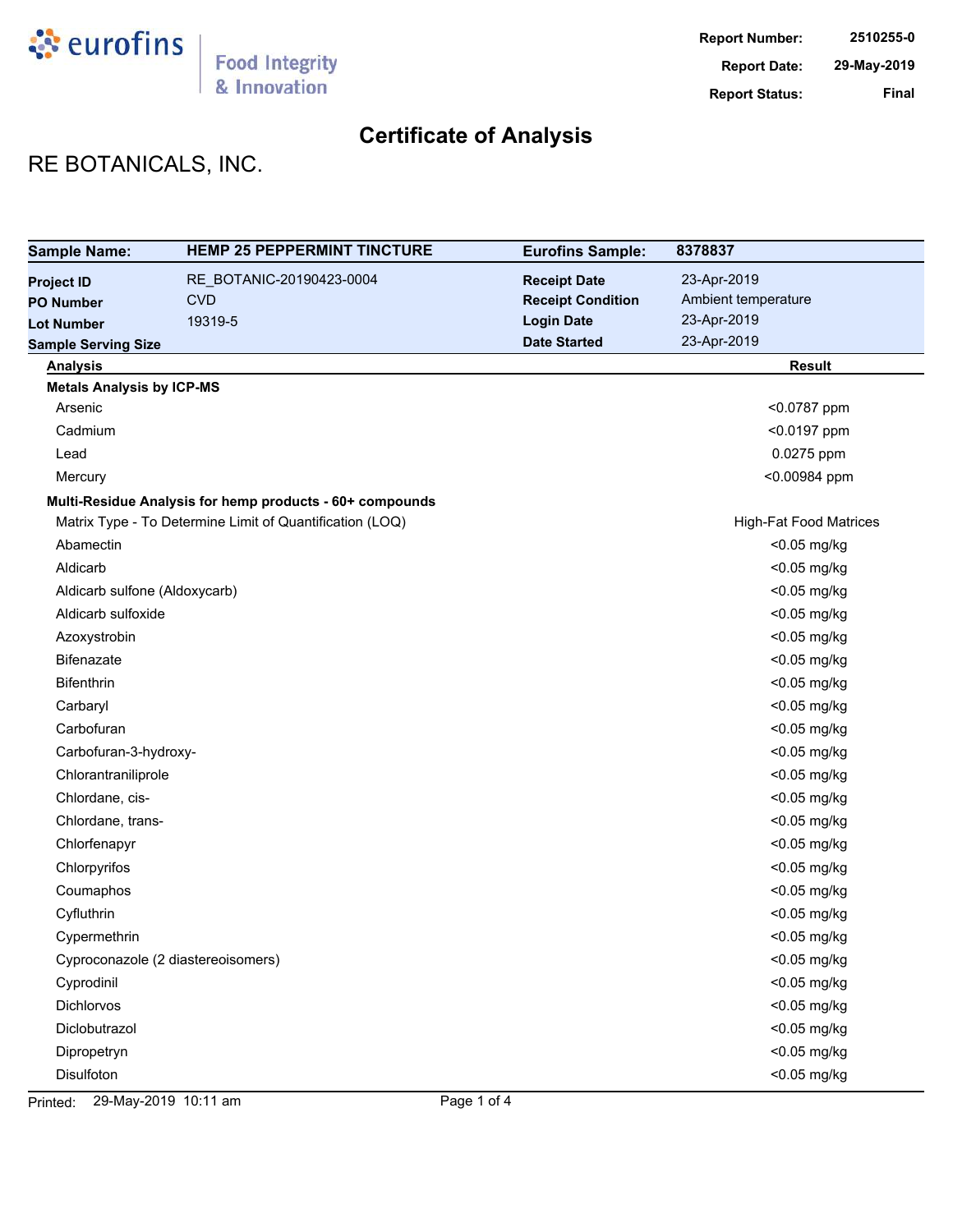

# RE BOTANICALS, INC.

| <b>Sample Name:</b>            | <b>HEMP 25 PEPPERMINT TINCTURE</b>                       | <b>Eurofins Sample:</b>  | 8378837             |
|--------------------------------|----------------------------------------------------------|--------------------------|---------------------|
| <b>Project ID</b>              | RE_BOTANIC-20190423-0004                                 | <b>Receipt Date</b>      | 23-Apr-2019         |
| <b>PO Number</b>               | <b>CVD</b>                                               | <b>Receipt Condition</b> | Ambient temperature |
| <b>Lot Number</b>              | 19319-5                                                  | <b>Login Date</b>        | 23-Apr-2019         |
| <b>Sample Serving Size</b>     |                                                          | <b>Date Started</b>      | 23-Apr-2019         |
| <b>Analysis</b>                |                                                          |                          | <b>Result</b>       |
|                                | Multi-Residue Analysis for hemp products - 60+ compounds |                          |                     |
| Endosulfan I (alpha-isomer)    |                                                          |                          | <0.05 mg/kg         |
| Endosulfan II (beta-isomer)    |                                                          |                          | <0.05 mg/kg         |
| Endosulfan sulfate             |                                                          |                          | <0.05 mg/kg         |
| Epoxiconazole                  |                                                          |                          | <0.05 mg/kg         |
| Ethiofencarb                   |                                                          |                          | <0.05 mg/kg         |
| Etofenprox                     |                                                          |                          | <0.05 mg/kg         |
| Etoxazole                      |                                                          |                          | <0.05 mg/kg         |
| Fenoxycarb                     |                                                          |                          | <0.05 mg/kg         |
| Fenpropathrin                  |                                                          |                          | <0.05 mg/kg         |
|                                | Fenvalerate/Esfenvalerate (sum of isomers)               |                          | <0.05 mg/kg         |
| Fipronil                       |                                                          |                          | <0.05 mg/kg         |
| Fipronil desulfinyl            |                                                          |                          | <0.05 mg/kg         |
| Fipronil sulfone               |                                                          |                          | <0.05 mg/kg         |
| Imazalil                       |                                                          |                          | <0.05 mg/kg         |
| Imidacloprid                   |                                                          |                          | <0.05 mg/kg         |
| Malathion                      |                                                          |                          | <0.05 mg/kg         |
| Methiocarb                     |                                                          |                          | <0.05 mg/kg         |
| Methiocarb sulfone             |                                                          |                          | <0.05 mg/kg         |
| Methiocarb sulfoxide           |                                                          |                          | <0.05 mg/kg         |
| Methomyl                       |                                                          |                          | <0.05 mg/kg         |
| Metolachlor                    |                                                          |                          | <0.05 mg/kg         |
| Mevinphos (E- and Z-isomers)   |                                                          |                          | <0.05 mg/kg         |
| Myclobutanil                   |                                                          |                          | <0.05 mg/kg         |
| Naled (Dibrom)                 |                                                          |                          | <0.05 mg/kg         |
| Paclobutrazol                  |                                                          |                          | <0.05 mg/kg         |
| Permethrin (sum of isomers)    |                                                          |                          | <0.05 mg/kg         |
| Propoxur                       |                                                          |                          | <0.05 mg/kg         |
| Pyrethrum (total)              |                                                          |                          | <0.50 mg/kg         |
| Spinetoram (spinosyns J and L) |                                                          |                          | <0.05 mg/kg         |
| Spinosad (spinosyns A and D)   |                                                          |                          | <0.05 mg/kg         |

Printed: 29-May-2019 10:11 am Page 2 of 4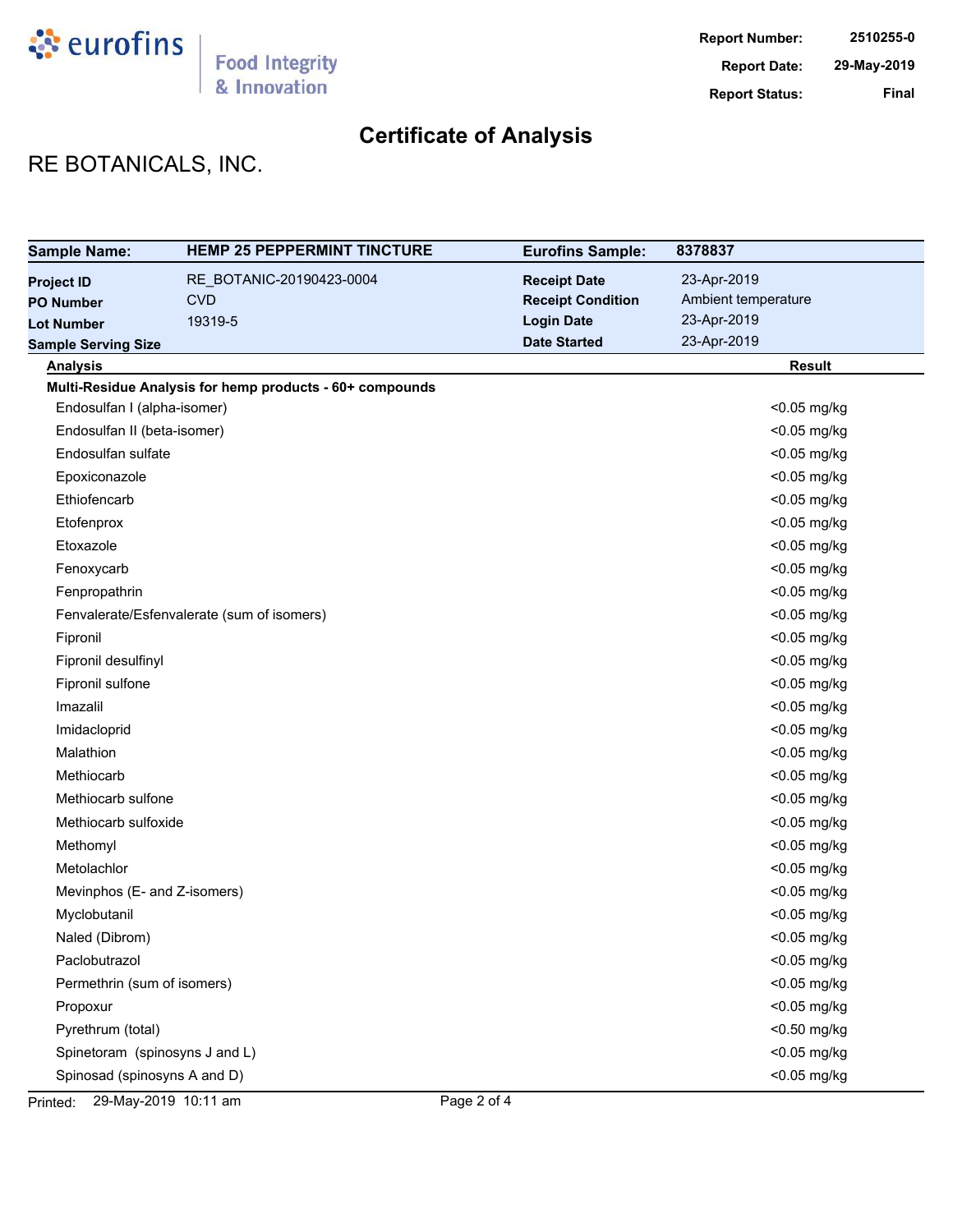

## RE BOTANICALS, INC.

| <b>Sample Name:</b>                                        | <b>HEMP 25 PEPPERMINT TINCTURE</b>                       | <b>Eurofins Sample:</b>                                              | 8378837                                           |
|------------------------------------------------------------|----------------------------------------------------------|----------------------------------------------------------------------|---------------------------------------------------|
| <b>Project ID</b><br><b>PO Number</b><br><b>Lot Number</b> | RE BOTANIC-20190423-0004<br><b>CVD</b><br>19319-5        | <b>Receipt Date</b><br><b>Receipt Condition</b><br><b>Login Date</b> | 23-Apr-2019<br>Ambient temperature<br>23-Apr-2019 |
| <b>Sample Serving Size</b>                                 |                                                          | <b>Date Started</b>                                                  | 23-Apr-2019                                       |
| <b>Analysis</b>                                            |                                                          |                                                                      | <b>Result</b>                                     |
|                                                            | Multi-Residue Analysis for hemp products - 60+ compounds |                                                                      |                                                   |
| Spirodiclofen                                              |                                                          |                                                                      | $<$ 0.05 mg/kg                                    |
| Spiromesifen                                               |                                                          |                                                                      | $<$ 0.05 mg/kg                                    |
| Spiromesifen enol                                          |                                                          |                                                                      | $<$ 0.05 mg/kg                                    |
| Spirotetramat                                              |                                                          |                                                                      | $<$ 0.05 mg/kg                                    |
| Spiroxamine (2 diastereoisomers)                           |                                                          |                                                                      | $<$ 0.05 mg/kg                                    |
| Tebuconazole                                               |                                                          |                                                                      | $<$ 0.05 mg/kg                                    |
| Thiabendazole                                              |                                                          |                                                                      | $<$ 0.05 mg/kg                                    |
| Thiabendazole-5-hydroxy-                                   |                                                          |                                                                      | $<$ 0.05 mg/kg                                    |
| Thiacloprid                                                |                                                          |                                                                      | <0.05 mg/kg                                       |
| Trifloxystrobin                                            |                                                          |                                                                      | $<$ 0.05 mg/kg                                    |

### **Method References Testing Location**

### **Metals Analysis by ICP-MS (ICP\_MS\_B\_S) Food Integrity Innovation-Boulder**

Methods for the Determination of Metals in Environmental Standards - Supplement 1, EPA-600/R-94-111, May 1994.

"Determination of Metals and Trace Elements in Water and Wastes by Inductively Coupled Plasma-Mass Spectrometry", USEPA Method 200.8, Revision 5.1, EMMC Version.

### Multi-Residue Analysis for hemp products - 60+ compounds (PEST\_HEMP) **Food Integ. Innovation-Greenfield**

*Official Methods of Analysis*, *AOAC Official Method 2007.01*, Pesticide Residues in Foods by Acetonitrile Extraction and Partitioning with Magnesium Sulfate, AOAC INTERNATIONAL (modified).

*CEN Standard Method EN 15662*: Food of plant origin - Determination of pesticide residues using GC-MS and/or LC-MS/

MS following acetonitrile extraction/partitioning and clean-up by dispersive SPE - QuEChERS method.

List of the tested pesticides and their limits of quantification (LOQs) are available upon request.